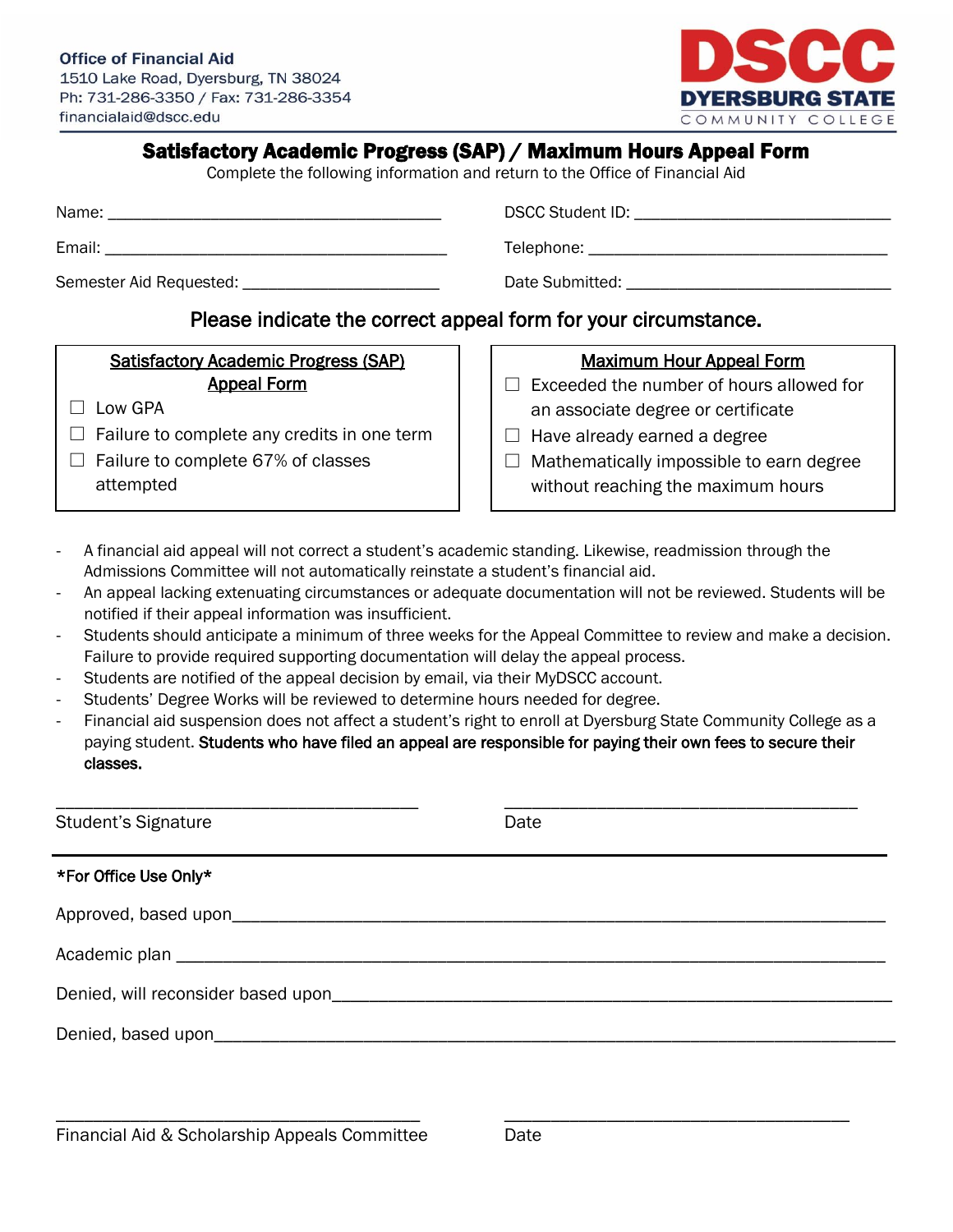| <b>Checklist</b>                                                                     | <b>What You Need To Do</b>                                                                                                                                                                                                                                                                                                                                                                                                                                                                         |
|--------------------------------------------------------------------------------------|----------------------------------------------------------------------------------------------------------------------------------------------------------------------------------------------------------------------------------------------------------------------------------------------------------------------------------------------------------------------------------------------------------------------------------------------------------------------------------------------------|
| Step 1:<br>$\sqrt{ }$<br>Have you completed the<br><b>FAFSA?</b>                     | Appeals will not be reviewed without a complete FAFSA. Go to<br>https://studentaid.gov/h/apply-for-aid/fafsa to file your FAFSA.                                                                                                                                                                                                                                                                                                                                                                   |
| Step 2:<br><b>What happened?</b>                                                     | For SAP (GPA/PACE): Provide a specific and concise written<br>statement describing the reasons for and circumstances<br>surrounding your lack of sufficient progress. You should focus on all<br>academic terms and/or courses for which you registered but did<br>not successfully complete.<br>For Maximum Hours: Provide a specific and concise written<br>$\bullet$<br>statement describing the reasons for and circumstances<br>surrounding why you have not completed your program of study. |
| Step 3:<br>What is going to<br>change<br>in the future?                              | For SAP (GPA/PACE): Provide a detailed explanation of the<br>measures you have taken to ensure that your academic<br>performance will improve and/or actions you have taken to correct<br>the circumstances that prevented your prior lack of academic<br>progress.<br>For Maximum Hours: Provide a brief description of your future<br>plans for achieving your career goals.<br>Students that are accepted into the nursing program must submit a<br>copy of their acceptance letter.            |
| Step 4:<br><b>What documentation</b><br>do you have to<br>support your<br>reasoning? | Please provide the appropriate documentation for the applicable<br>reason listed on the following page.<br>For Maximum Hours: If you completed an LPN Program and are<br>accepted into the DSCC nursing program, please provide a copy of your<br>certificate of completion from your prior school.                                                                                                                                                                                                |
| Step 5:<br>Have you turned it in?                                                    | Please provide all the documents listed above, and the Appeal Form<br>to the DSCC Office of Financial Aid. Forms can be sent by the<br>following methods:<br>Fax to 731-286-3354<br>Email to financialaid@dscc.edu<br>Submit at any DSCC location                                                                                                                                                                                                                                                  |